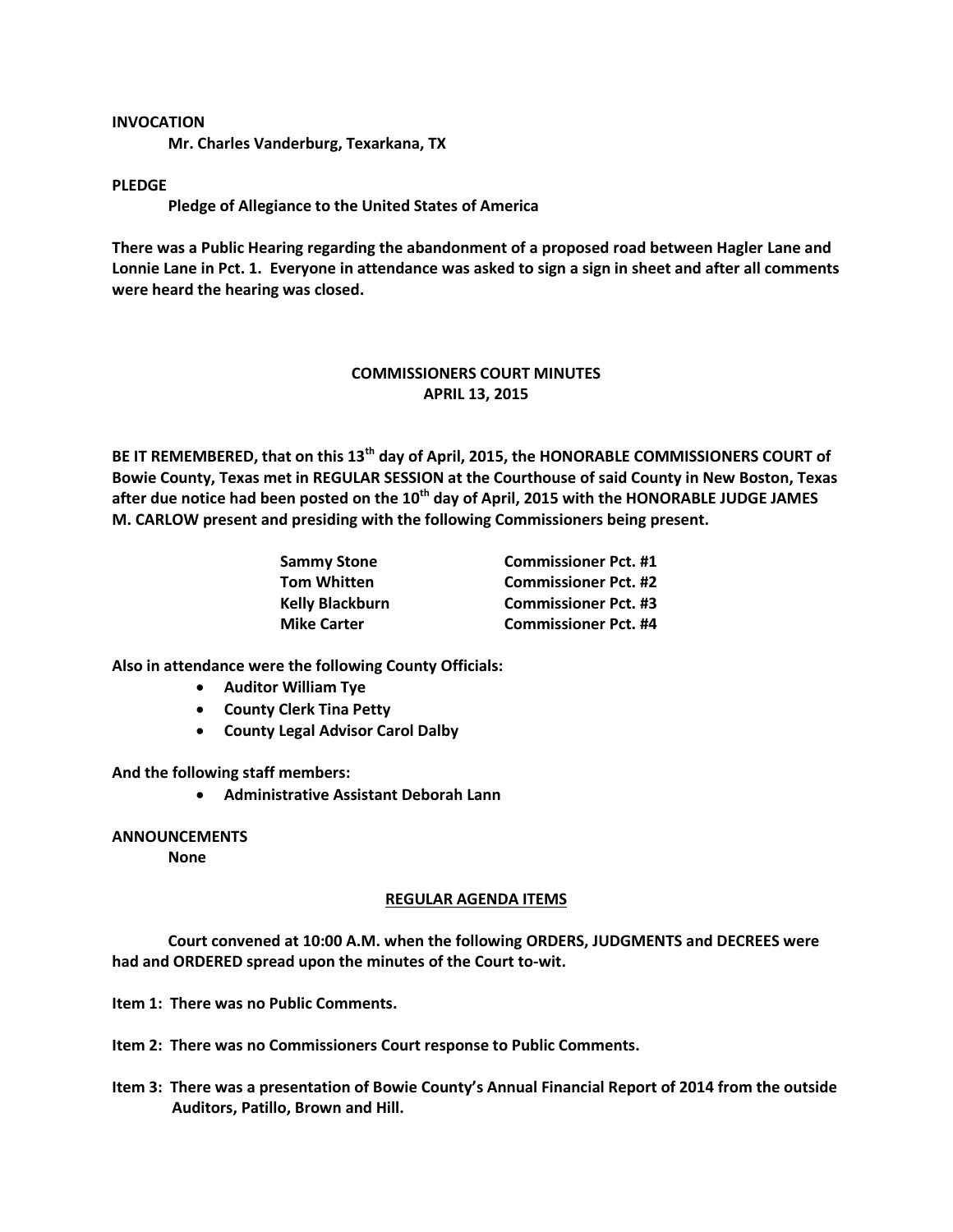- **Item 4: On this 13th day of April, 2015, a motion was made by Commissioner Sammy Stone and duly second by Commissioner Mike Carter to abandon the proposed road between Hagler Lane and Lonnie Lane as per the attached legal description that was reviewed. Motion was put to a vote and all Commissioners voted yes and none voted no. Motion carried.**
- **Item 5: On this 13th day of April, 2015, a motion was made by Commissioner Mike Carter and duly second by Commissioner Kelly Blackburn to approve Constable George Huggins' (Pct. 2) First Quarter Activity Report. Motion was put to a vote and all Commissioners voted yes and none voted no. Motion carried.**
- **Item 6: On this 13th day of April, 2015, a motion was made by Commissioner Tom Whitten and duly second by Commissioner Kelly Blackburn to approve First Quarter Activity Report from Constable Robbie Caudle, Pct. 5. Motion was put to a vote and all Commissioners voted yes and none voted no. Motion carried.**
- **Item 7: On this 13th day of April, 2015, a motion was made by Commissioner Sammy Stone and duly second by Commissioner Mike Carter to reaffirm that the County Judge is a member of the Interlocal Advisory Committee. Motion was put to a vote and all Commissioners voted yes and none voted no. Motion carried.**
- **Item 8: Auditor William Tye discussed the financial review of the Pleasant Grove Emergency Service District #3 for the period ending 12/31/2012.**
- **Item 9: Auditor William Tye discussed the financial review of the Redwater VFD for the period ending 12/31/2013.**
- **Item 10: On this 13th day of April, 2015, a motion was made by Commissioner Kelly Blackburn and duly second by Commissioner Tom Whitten to approve Bowie County to carry cash reconciliation for Jury Fund Payments. Motion was put to a vote and all Commissioners voted yes and none voted no. Motion carried.**
- **Item 11: On this 13th day of April, 2015, a motion was made by Commissioner Mike Carter and duly second by Commissioner Tom Whitten to declare surplus a Ford 3930 4 Wheel Drive Tractor and Bush Hog 306 Cutter in Pct. 2. Motion was put to a vote and all Commissioners voted yes and none voted no. Motion carried.**
- **Item 12: On this 13th day of April, 2015, a motion was made by Commissioner Sammy Stone and duly second by Commissioner Mike Carter to approve a bond for Jennifer Beckett, First Assistant to Auditor. Motion was put to a vote and all Commissioners voted yes and none voted no.**

 **Motion carried.**